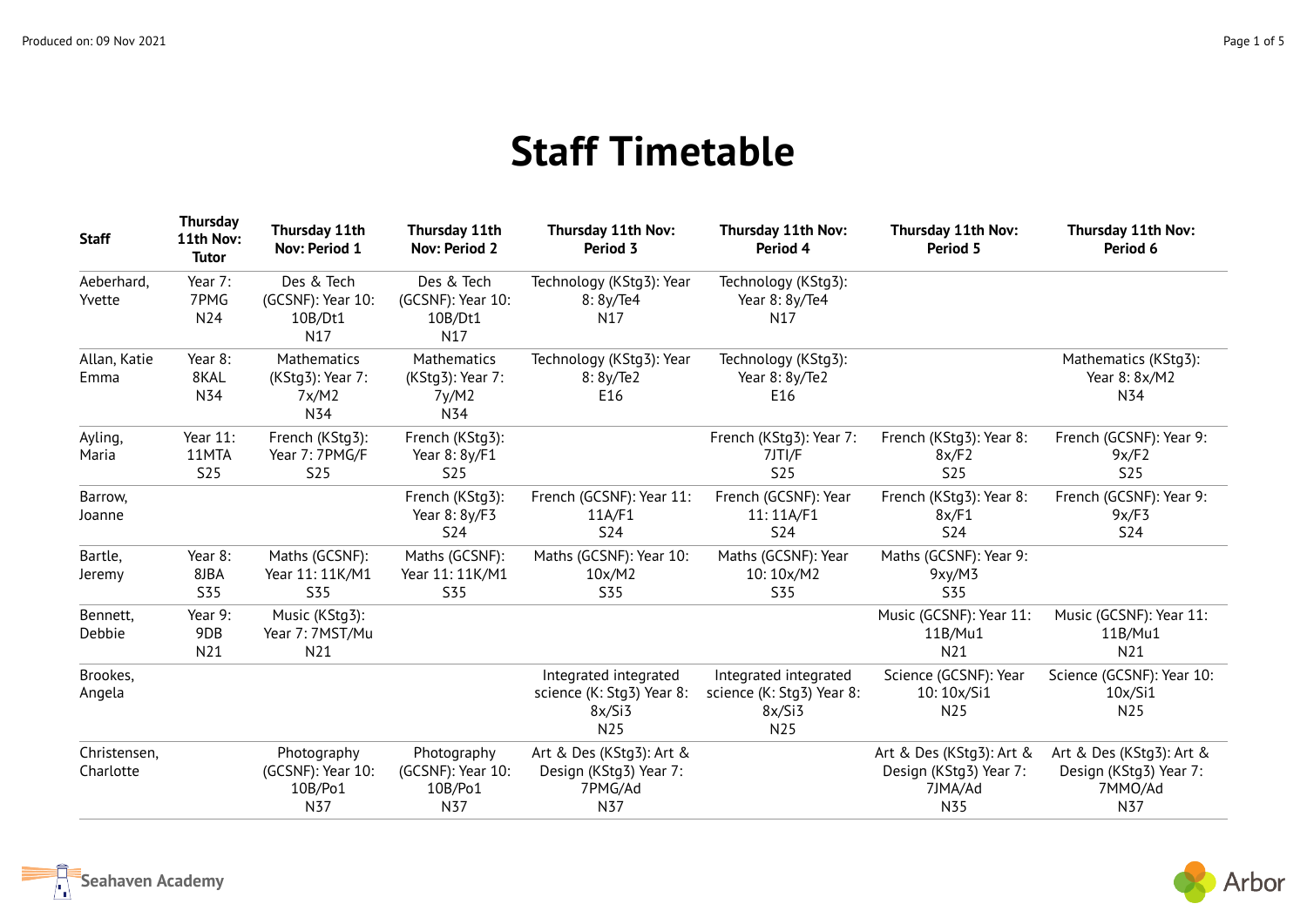| <b>Staff</b>           | <b>Thursday</b><br>11th Nov:<br><b>Tutor</b> | Thursday 11th<br>Nov: Period 1                                 | Thursday 11th<br><b>Nov: Period 2</b>                         | Thursday 11th Nov:<br>Period 3                                       | Thursday 11th Nov:<br>Period 4                                         | Thursday 11th Nov:<br>Period 5                       | Thursday 11th Nov:<br>Period 6                  |
|------------------------|----------------------------------------------|----------------------------------------------------------------|---------------------------------------------------------------|----------------------------------------------------------------------|------------------------------------------------------------------------|------------------------------------------------------|-------------------------------------------------|
| Christy,<br>Hannah     | Year 8:<br>8HCH<br><b>S05</b>                | Religious Studies<br>(KStg3): Year 7:<br>7ZMC/Rs<br><b>S04</b> | Religious Studies<br>(GCSNF): Year 9:<br>9Y2/Rs<br><b>S04</b> |                                                                      | Religious Studies<br>(KStg3): Year 7: 7MST/<br><b>Rs</b><br><b>S04</b> |                                                      |                                                 |
| Cornford,<br>Claire    | Year 11:<br>11CMU<br>N35                     |                                                                |                                                               |                                                                      |                                                                        |                                                      |                                                 |
| Coventry,<br>Stephanie | Year 10:<br><b>10SCO</b><br>S31              | Mathematics<br>(KStg3): Year 7:<br>7x/M3<br><b>S31</b>         | Mathematics<br>(KStg3): Year 7:<br>7y/M3<br><b>S31</b>        | Maths (GCSNF): Year 10:<br>10x/M3<br><b>S31</b>                      | Maths (GCSNF): Year<br>10:10x/M3<br><b>S31</b>                         | Maths (GCSNF): Year 9:<br>9xy/M1<br><b>S31</b>       |                                                 |
| Ebulubu,<br>Dafe       | Year 8:<br>8KAL<br>N34                       | Mathematics<br>(KStg3): Year 7:<br>7x/M2<br>N34                | Mathematics<br>(KStg3): Year 7:<br>7y/M2<br>N34               | Technology (KStg3): Year<br>8:8y/Te2<br>E16                          | Technology (KStg3):<br>Year 8: 8y/Te2<br>E16                           |                                                      | Mathematics (KStg3):<br>Year 8: 8x/M2<br>N34    |
| Fielding, Jez          | Year 11:<br>11JLF<br>E18                     | Geography<br>(KStg3): Year 8:<br>8Y1/Gg<br>E18                 |                                                               | Geography (GCSNF): Year<br>11:11A/Gq1<br>E18                         | Geography (GCSNF):<br>Year 11: 11A/Gq1<br>E18                          | Geography (KStg3): Year<br>7:7MM0/Gq<br>E18          | Geography (GCSNF): Year<br>9: 9Y1/Gq<br>E18     |
| Fox, Tom               | Year 11:<br>11TFO<br>N25                     | Science (GCSNF):<br>Year 9: 9x/Si3<br>N24                      | Science (GCSNF):<br>Year 9: 9x/Si3<br>N24                     | Integrated integrated<br>science (K: Stg3) Year 7:<br>7MST/Si<br>N24 | Integrated integrated<br>science (K: Stg3) Year 7:<br>7JMA/Si<br>N24   | Science (GCSNF): Year<br>10:10x/Si4<br>N24           | Science (GCSNF): Year 10:<br>10x/Si4<br>N24     |
| Giles,<br>Sabrina      |                                              | English (KStg3):<br>Year 8: 8x/E1<br><b>S13</b>                | English (KStg3):<br>Year 8: 8x/E1<br><b>S13</b>               | English (GCSNF): Year 9:<br>9xy/E2<br><b>S13</b>                     | English (GCSNF): Year<br>9: 9xy/E2<br>S <sub>13</sub>                  | English (KStg3): Year 7:<br>7y/E3<br>S <sub>13</sub> | English (KStg3): Year 7:<br>7y/E3<br><b>S13</b> |
| Godwin, Pip            | Year 7:<br>7PMG<br>N24                       |                                                                |                                                               |                                                                      |                                                                        |                                                      |                                                 |
| Hafernik,<br>Mat       |                                              |                                                                |                                                               |                                                                      | Computer S (KStg3):<br>Year 7: 7PMG/Cp<br>E01                          | Science (GCSNF): Year<br>10:10x/Si3<br>N29           | Science (GCSNF): Year 10:<br>10x/Si3<br>N29     |
| Hennig,<br>Abigail     | Year 10:<br>10KBB<br>N28                     | English (GCSNF):<br>Year 11: 11K/E1<br><b>S15</b>              | English (GCSNF):<br>Year 11: 11K/E1<br><b>S15</b>             | English (GCSNF): Year 9:<br>9xy/E3<br><b>S15</b>                     | English (GCSNF): Year<br>9: 9xy/E3<br><b>S15</b>                       | English (KStg3): Year 8:<br>8y/E3<br><b>S15</b>      | English (KStg3): Year 8:<br>8y/E3<br><b>S15</b> |

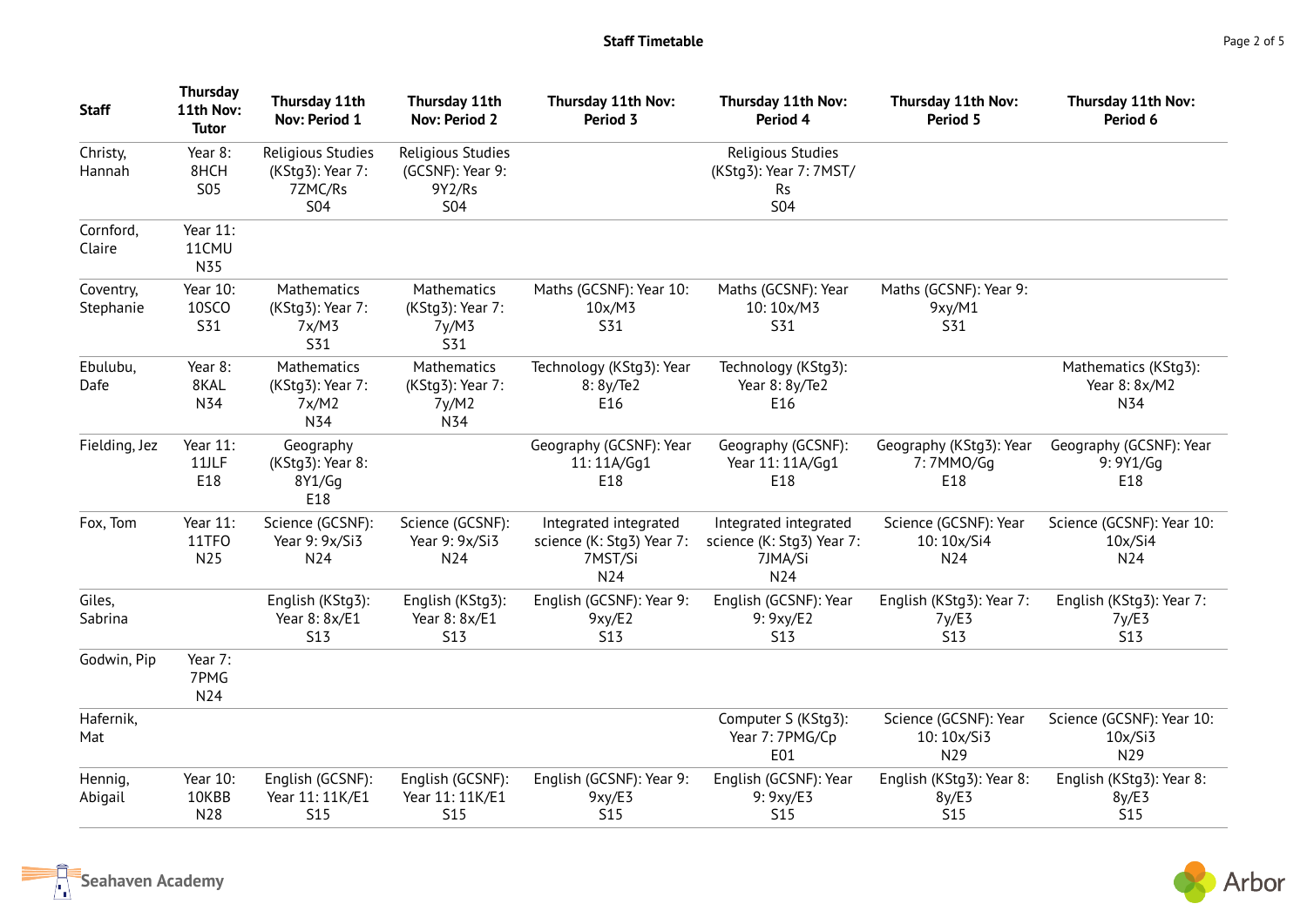| <b>Staff</b>         | <b>Thursday</b><br>11th Nov:<br><b>Tutor</b> | Thursday 11th<br>Nov: Period 1                                 | Thursday 11th<br><b>Nov: Period 2</b>                          | Thursday 11th Nov:<br>Period 3                                      | Thursday 11th Nov:<br>Period 4                                         | Thursday 11th Nov:<br>Period 5                                       | Thursday 11th Nov:<br>Period 6                              |
|----------------------|----------------------------------------------|----------------------------------------------------------------|----------------------------------------------------------------|---------------------------------------------------------------------|------------------------------------------------------------------------|----------------------------------------------------------------------|-------------------------------------------------------------|
| Hunter,<br>Kelly     | Year 11:<br>11KAH<br><b>S15</b>              |                                                                | <b>Physical Education</b><br>(KStg3): Year 7:<br>7x/Pe2<br>PLG | <b>Physical Education</b><br>(KStg3): Year 7: 7x/Pe2<br>PLG         |                                                                        | Btec Pe (GCSNF): Year<br>11:11B/Pt1<br>E01                           | Btec Pe (GCSNF): Year 11:<br>11B/Pt1<br>E01                 |
| Johnson,<br>Carole   | Year 10:<br><b>10CJO</b><br><b>S12</b>       | English (KStg3):<br>Year 8: 8x/E3<br><b>S12</b>                | English (KStg3):<br>Year 8: 8x/E3<br><b>S12</b>                | English (GCSNF): Year 9:<br>9xy/E4<br><b>S12</b>                    | English (GCSNF): Year<br>9: 9xy/E4<br>S12                              | English (KStg3): Year 7:<br>7y/E1<br>S12                             | English (KStg3): Year 7:<br>7y/E1<br><b>S12</b>             |
| Johnson,<br>Natalie  | Year 10:<br>10NJO<br><b>S03</b>              | Religious Studies<br>(GCSNF): Year 1:<br>10B/Rs1<br><b>S03</b> | Religious Studies<br>(GCSNF): Year 1:<br>10B/Rs1<br><b>S03</b> |                                                                     | Religious Studies<br>(KStg3): Year 7: 7MMO/<br><b>Rs</b><br><b>S03</b> |                                                                      | Religious Studies<br>(KStg3): Year 7: 7JMA/Rs<br><b>S03</b> |
| Kavanagh,<br>Rhi     |                                              | English (GCSNF):<br>Year 11: 11K/E2<br>S <sub>16</sub>         | English (GCSNF):<br>Year 11: 11K/E2<br>S <sub>16</sub>         | English (GCSNF): Year 9:<br>9xy/E5<br><b>S16</b>                    | English (GCSNF): Year<br>9: 9xy/E5<br><b>S16</b>                       | English (KStg3): Year 8:<br>8y/E1<br><b>S16</b>                      | English (KStg3): Year 8:<br>8y/E1<br><b>S16</b>             |
| Macdonald,<br>Ann    |                                              |                                                                |                                                                | Learning S (GCSNF): Year<br>11:11A/Ls1<br><b>S27</b>                | Learning S (GCSNF):<br>Year 11: 11A/Ls1<br><b>S27</b>                  |                                                                      | Mathematics (KStg3):<br>Year 8: 8x/M1<br><b>S35</b>         |
| Masters,<br>Jonathan | Year 7:<br>7JMA<br><b>S34</b>                | Mathematics<br>(KStg3): Year 7:<br>7x/M1<br><b>S34</b>         | Mathematics<br>(KStg3): Year 7:<br>7y/M1<br><b>S34</b>         | Maths (GCSNF): Year 10:<br>10x/M4<br><b>S34</b>                     | Maths (GCSNF): Year<br>10:10x/M4<br><b>S34</b>                         | Maths (GCSNF): Year 9:<br>9xy/M2<br><b>S34</b>                       | Mathematics (KStg3):<br>Year 8: 8x/M3<br>S31                |
| McCaig, Zoe          | Year 7:<br>7ZMC<br>N27                       | Science (GCSNF):<br>Year 9: 9x/Si1<br>N <sub>27</sub>          | Science (GCSNF):<br>Year 9: 9x/Si1<br>N27                      | Integrated integrated<br>science (K: Stg3) Year 8:<br>8x/Si1<br>N27 | Integrated integrated<br>science (K: Stg3) Year 8:<br>8x/Si1<br>N27    | Science (GCSNF): Year<br>10:10x/Si2<br>N27                           | Science (GCSNF): Year 10:<br>10x/Si2<br>N27                 |
| Moon,<br>Seraphina   |                                              |                                                                |                                                                | Photography (GCSNF):<br>Year 11: 11A/Po1<br>N35                     | Photography (GCSNF):<br>Year 11: 11A/Po1<br>N35                        |                                                                      |                                                             |
| Moore,<br>Molly      | Year 7:<br>7MMO<br>E02                       | History (GCSNF):<br>Year 10: 10B/Hi3<br>E02                    | History (GCSNF):<br>Year 10: 10B/Hi3<br>E02                    |                                                                     |                                                                        | History (KStg3): Year 7:<br>7JTI/Hi<br>E02                           |                                                             |
| Murray,<br>Christina | Year 11:<br>11CMU<br>N35                     | Art & Des<br>(GCSNF): Year 10:<br>10B/Ad1<br>N35               | Art & Des<br>(GCSNF): Year 10:<br>10B/Ad1<br>N35               | Photography (GCSNF):<br>Year 11: 11A/Po1<br>N35                     | Photography (GCSNF):<br>Year 11: 11A/Po1<br>N35                        | Art & Des (KStg3): Art &<br>Design (KStg3) Year 7:<br>7JMA/Ad<br>N35 |                                                             |



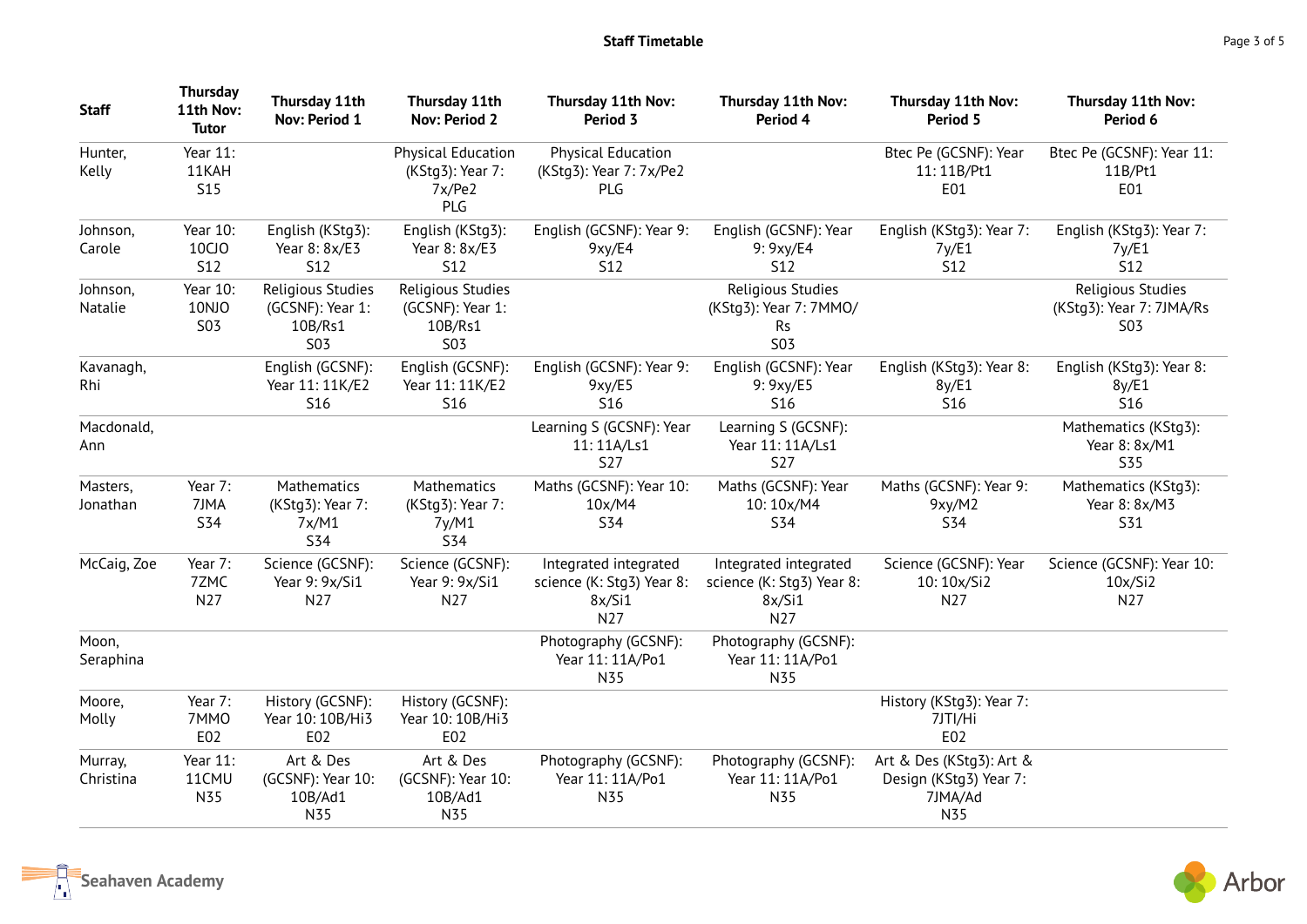| <b>Staff</b>            | <b>Thursday</b><br>11th Nov:<br><b>Tutor</b> | Thursday 11th<br>Nov: Period 1                         | Thursday 11th<br><b>Nov: Period 2</b>                                 | Thursday 11th Nov:<br>Period 3                                      | Thursday 11th Nov:<br>Period 4                                      | Thursday 11th Nov:<br>Period 5                  | Thursday 11th Nov:<br>Period 6                                       |
|-------------------------|----------------------------------------------|--------------------------------------------------------|-----------------------------------------------------------------------|---------------------------------------------------------------------|---------------------------------------------------------------------|-------------------------------------------------|----------------------------------------------------------------------|
| Nelson,<br>William      | Year 8:<br>8WNE<br>N29                       | Science (GCSNF):<br>Year 9: 9x/Si2<br>N28              | Science (GCSNF):<br>Year 9: 9x/Si2<br>N28                             | Integrated integrated<br>science (K: Stg3) Year 8:<br>8x/Si2<br>N28 | Integrated integrated<br>science (K: Stg3) Year 8:<br>8x/Si2<br>N28 | Science (GCSNF): Year<br>10:10x/Si5<br>N28      | Science (GCSNF): Year 10:<br>10x/Si5<br>N28                          |
| Newnham-<br>Reeve, Mark |                                              |                                                        | <b>Physical Education</b><br>(KStg3): Year 7:<br>7x/Pe3<br><b>FLD</b> | <b>Physical Education</b><br>(KStg3): Year 7: 7x/Pe3<br><b>FLD</b>  |                                                                     | Btec Pe (GCSNF): Year<br>11:11B/Pt2<br>N32      | Btec Pe (GCSNF): Year 11:<br>11B/Pt2<br>N32                          |
| Pardey,<br>Abigail      | Year 9:<br>9APA<br><b>S26</b>                |                                                        | French (KStq3):<br>Year 8: 8y/F2<br><b>S26</b>                        | French (GCSNF): Year 11:<br>11A/F2<br><b>S26</b>                    | French (GCSNF): Year<br>11:11A/F2<br><b>S26</b>                     | French (KStg3): Year 8:<br>8x/F3<br><b>S26</b>  | French (GCSNF): Year 9:<br>9x/F1<br><b>S26</b>                       |
| Passco,<br>Jordan       | Year 8:<br>8JPA<br>N15                       | Art & Des<br>(GCSNF): Year 9:<br>9Y2/Ad<br>N15         |                                                                       | Technology (KStg3): Year<br>8: 8y/Te3<br>N15                        | Technology (KStg3):<br>Year 8: 8y/Te3<br>N <sub>15</sub>            |                                                 | Art & Des (KStg3): Art &<br>Design (KStg3) Year 7:<br>7JTI/Ad<br>N15 |
| Payne,<br>Emma          | Year 11:<br>11TFO<br>N25                     |                                                        |                                                                       |                                                                     |                                                                     |                                                 |                                                                      |
| Planella,<br>Carly      | Year 9:<br>9CPK<br><b>S14</b>                | English (GCSNF):<br>Year 11: 11K/E3<br><b>S14</b>      | English (GCSNF):<br>Year 11: 11K/E3<br><b>S14</b>                     | English (GCSNF): Year 9:<br>9xy/E1<br><b>S14</b>                    | English (GCSNF): Year<br>9: 9xy/E1<br><b>S14</b>                    | English (KStg3): Year 8:<br>8y/E2<br><b>S14</b> | English (KStg3): Year 8:<br>8y/E2<br><b>S14</b>                      |
| Pointing,<br>Tessa      | Year 10:<br>10TP<br><b>S24</b>               | Drama (GCSNF):<br>Year 9: 9Y1/Dr<br><b>DS</b>          |                                                                       |                                                                     | Drama (KStg3): Year 7:<br>7ZMC/Dr<br><b>DS</b>                      |                                                 | Drama (GCSNF): Year 9:<br>9Y2/Dr<br><b>DS</b>                        |
| Price,<br>Christine     | Year 8:<br>8CPR<br>E17                       | Geography<br>(GCSNF): Year 10:<br>10B/Gg3<br>E17       | Geography<br>(GCSNF): Year 10:<br>10B/Gg3<br>E17                      | Geography (KStg3): Year<br>7:7ZMC/Gg<br>E17                         |                                                                     | Geography (GCSNF): Year<br>11:11B/Gg1<br>E17    | Geography (GCSNF): Year<br>11:11B/Gg1<br>E17                         |
| Reed,<br>Sophie         | Year 9:<br>9SRE<br><b>S13</b>                | Religious Studies<br>(KStg3): Year 8:<br>8Y3/Rs<br>E16 | <b>Physical Education</b><br>(KStg3): Year 7:<br>7x/Pe1<br><b>GYM</b> | <b>Physical Education</b><br>(KStg3): Year 7: 7x/Pe1<br><b>GYM</b>  |                                                                     |                                                 |                                                                      |